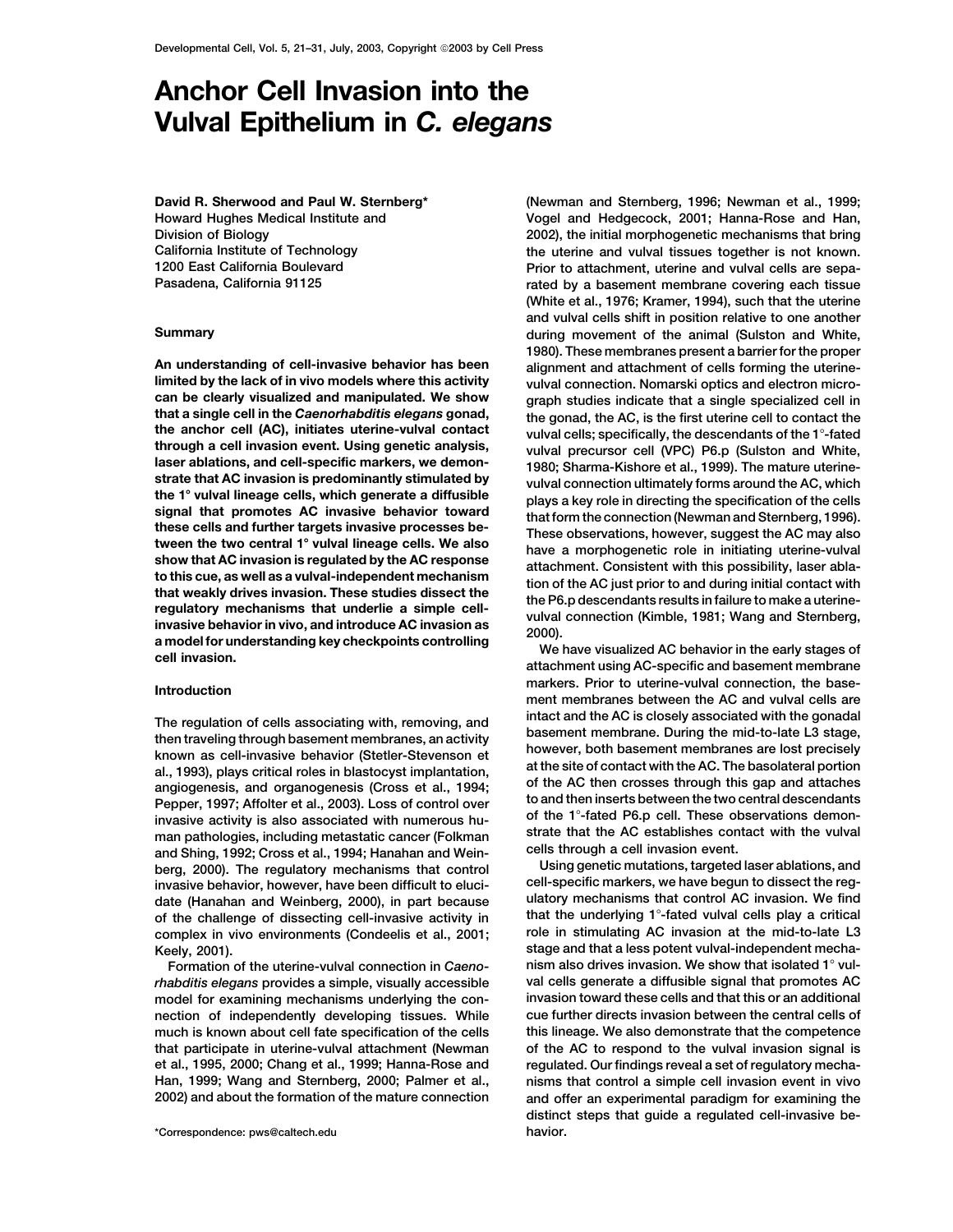

**To examine AC behavior during uterine-vulval attach- as evidenced by independent sliding of uterine and vul**ment, the AC was visualized in animals containing a val tissues alongside one another. Occasionally, how*cdh-3***::green fluorescent protein (GFP) promoter fusion ever, a process from the basolateral side of the AC transgene (***syIs50***; Inoue et al., 2002).** *cdh-3* **is a cadherin interrupted the distinct line separating the uterine and family member with no apparent function in the AC, but vulval precursor cells and attached to the underlying its promoter drives high levels of GFP expression there P6.p daughter cells (5/21 animals; Figures 1C and 1D), from the L2 molt until the early L4 larval stage (Pettitt impeding the independent movement of uterine and vulet al., 1996). AC behavior over time was classified with val cells. At the mid-to-late L3 when the P6.p grandrespect to the number of divisions that the 1-fated VPC, daughters form (P6.p four-cell stage), the AC attached P6.p, had undergone. At the early-to-mid L3, the AC to the central P6.pap and P6.ppa cells, correlating with a was positioned dorsal to (over) the P6.p cell (P6.p one- well-defined break in the putative basement membrane cell stage), and there was no apparent contact between (21/21 animals; Figures 1E and 1F). Furthermore, the AC the two cells (20/20 animals; Figures 1A and 1B); as seen extended a narrow process between these cells, which under Nomarski optics, a distinct line, likely representing broadened after invagination of the P6.p granddaughthe juxtaposed gonadal and ventral epidermal basement ters (21/21 animals; Figures 1G and 1H). Analysis of ten**

**Figure 1. AC Behavior During Formation of the Uterine-Vulval Connection**

**All panels are viewed with Nomarski optics; (B), (D), (F), (H), (I), (J) are overlaid with the GFP fluorescent signal from the** *cdh-3***::GFP expression in the AC. Anterior is to the left,** ventral is down, and the scale bar is 10  $\mu$ m **for this and all subsequent figures.**

**(A and B) At the P6.p one-cell stage, the AC (arrow) is directly over the P6.p cell (bracket denotes P6.p nucleus, which is located at the center of the cell) and does not cross the putative basement membranes that separate the gonad and VPCs (arrowhead in [A]).**

**(C and D) At the late P6.p two-cell stage, the basement membranes under the AC (arrowhead in [C]) now appear interrupted over the P6.p daughters, and the basolateral portion of the AC crosses the basement membrane at this site (arrowhead, [D]).**

**(E and F) After the P6.p granddaughters have formed (P6.p four-cell stage), the putative basement membrane region is interrupted (arrowhead, [E]) over the central granddaughters at the site of AC contact. GFP fluorescence further reveals the extension of a fine process from the AC between the P6.pap and P6.ppa cells (arrowhead, [F]).**

**(G and H) The AC (arrow, [G]) remains over the P6.p granddaughters as they invaginate, and the AC invasive process broadens (arrowhead, [H]).**

**(I) The basolateral portion of the AC continues to invade (arrowhead) between the central P6.pap and P6.ppa cells after the outer P6.p granddaughters have divided transversely (P6.p six-cell stage) and are no longer within the plane of focus. Some vulval cells also begin to express** *cdh-3***::GFP at this stage (arrows).**

**(J) By the P6.p eight-cell stage, the AC has completed invasion in this animal and moved through the inner P6.p granddaughters to the apex of the vulva (arrowhead). The P6.pap and P6.ppa cells have divided transversely and moved out of the plane of focus. The apical end of the AC remains within the uterus (arrow).**

**Results membranes, separated the AC and P6.p cell. After division of the P6.p cell (P6.p two-cell stage), the AC re-The AC Initiates Contact with the Vulval Cells mained over the daughter P6.pa and P6.pp cells and in through a Cell-Invasive Behavior most cases did not attach to these cells (16/21 animals),**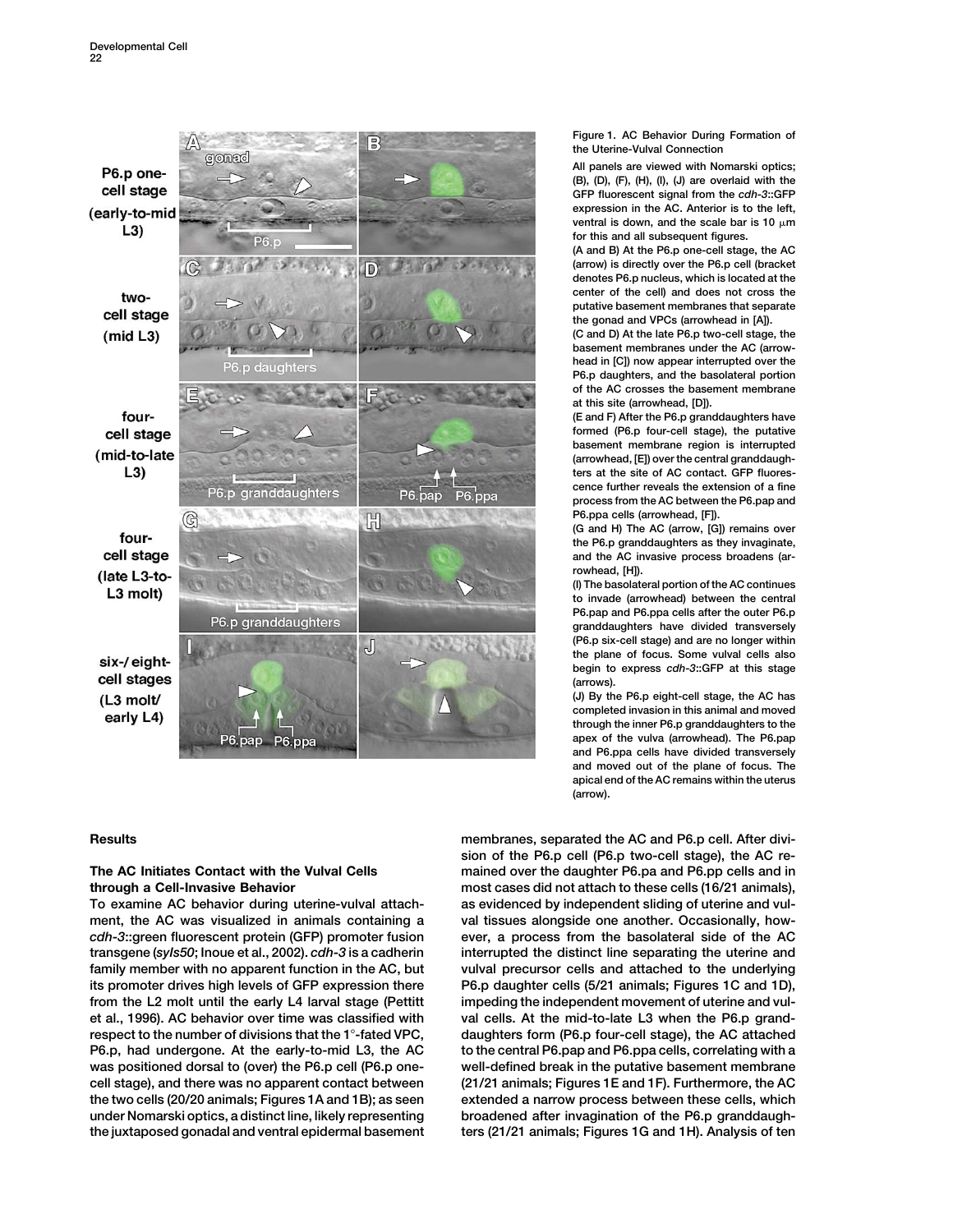

**Figure 2. Major Components of the Basement Membrane Are Lost**

have separated, revealing continuous laminin staining along both. **(B) At the P6.p four-cell stage, laminin is lost over the central P6.p granddaughters (bracket), corresponding with the site of AC contact The Vulval Cells Facilitate AC Invasion**

**of SPARC::GFP transgenic worms show that SPARC::GFP under the AC (arrowhead) is intact at the P6.p one-cell stage (bracket, nucleus), but is specifically lost at the site of AC contact (arrows**

**intact under the AC (arrowhead) at the P6.p one-cell stage (bracket, clearing of hemicentin::GFP under the AC.**

**animals visualized from the early P6.p two-cell through the four-cell stage revealed that the AC attached within a 1 hr window between the late P6.p two-cell and early four-cell stages. During the L3 molt when the P6.paa and P6.ppp cells divide (P6.p descendants distal to the AC; P6.p six-cell stage), the basolateral portion of the AC continued to extend between the innermost cells, P6.pap and P6.ppa (21/21 animals; Figure 1I). At the early L4 when the P6.pap and P6.ppa cells divide (P6.p eight cell stage), the AC completed invasion through the vulval cells to the apex of the invaginating vulva in most animals (15/21 animals; Figure 1J). Shortly after this time, the AC fuses with daughters of the neighboring uterine cells to form the multinucleate utse cell, which participates in establishing the mature uterine-vulval connection (Newman et al., 1996).**

**A basement membrane covers the gonad and ventral epidermis (White et al., 1976; Kramer, 1994). To determine if changes occur in basement membrane distribution at the site of AC contact with the P6.p descendants, the localization of laminin and type IV collagen was analyzed in fixed worms using specific antibodies, and GFP fluorescence was examined in animals expressing GFP translational fusion genes to SPARC (***syEx564***; Fitzgerald and Schwarzbauer, 1998) and hemicentin (***rhIs23***; Vogel and Hedgecock, 2001). At the P6.p one-cell stage, laminin, type IV collagen, SPARC::GFP, and hemicentin::GFP were each present in an uninterrupted line between the AC and P6.p cell (20/20 animals for each protein; Figure 2, left panels), demonstrating that the AC and P6.p cells were in contact with an intact basement membrane lying between them. In contrast to the P6.p one-cell stage, at the P6.p four-cell stage, laminin, type IV collagen, SPARC::GFP, and hemicentin::GFP were all absent specifically at the site of AC contact with the P6.pap and P6.ppa cells (20/20 animals for each protein; Figure 2, right panels). These simultaneous observations of AC behavior and basement membrane composition show that the AC initiates contact with the vulval cells through a stepwise cell-invasive behavior: (1) the AC is initially in contact with the gonadal basement membrane, (2) the gonadal and ventral epidermal basement membranes are then specifically lost under the AC, and Specifically under the AC during Attachment finally (3), the basolateral portion of the AC crosses (A) At the P6.p one-cell stage, laminin staining (arrow, red) is continu- through the hole in the basement membranes and peneous between the P6.p cell (bracket, cell borders labeled in green trates between central 1-fated vulval cells. The initiation** with an antibody specific to the apical adherens protein AJM-1) of AC invasion within a precise 1 hr window at the mid-<br>and the AC, which is positioned over the center of the P6.p cell<br>(arrowhead denotes inferred location

(arrowhead; see Figures 1E and 1F).<br>
(C and D) Similarly, type IV collagen (red) is intact between the P6.p<br>
cells, we first ablated neighboring gonadal cells in cdh-<br>
cell (bracket) and the AC (arrowhead) at the P6.p one-**(E–H) Nomarski images (E and F) and GFP fluorescence (G and H) out such that all other gonadal cells were killed by the**

**mark borders of AC attachment) at the P6.p four-cell stage. nucleus), but is lost at the site of AC contact (small arrows denote (I–L) Nomarski images (I and J) and GFP fluorescence (K and L) of borders of attachment) at the P6.p four-cell stage. Large aggregates hemicentin::GFP transgenic worms reveal that hemicentin::GFP is of hemicentin::GFP (large arrow in [L]) were often observed during**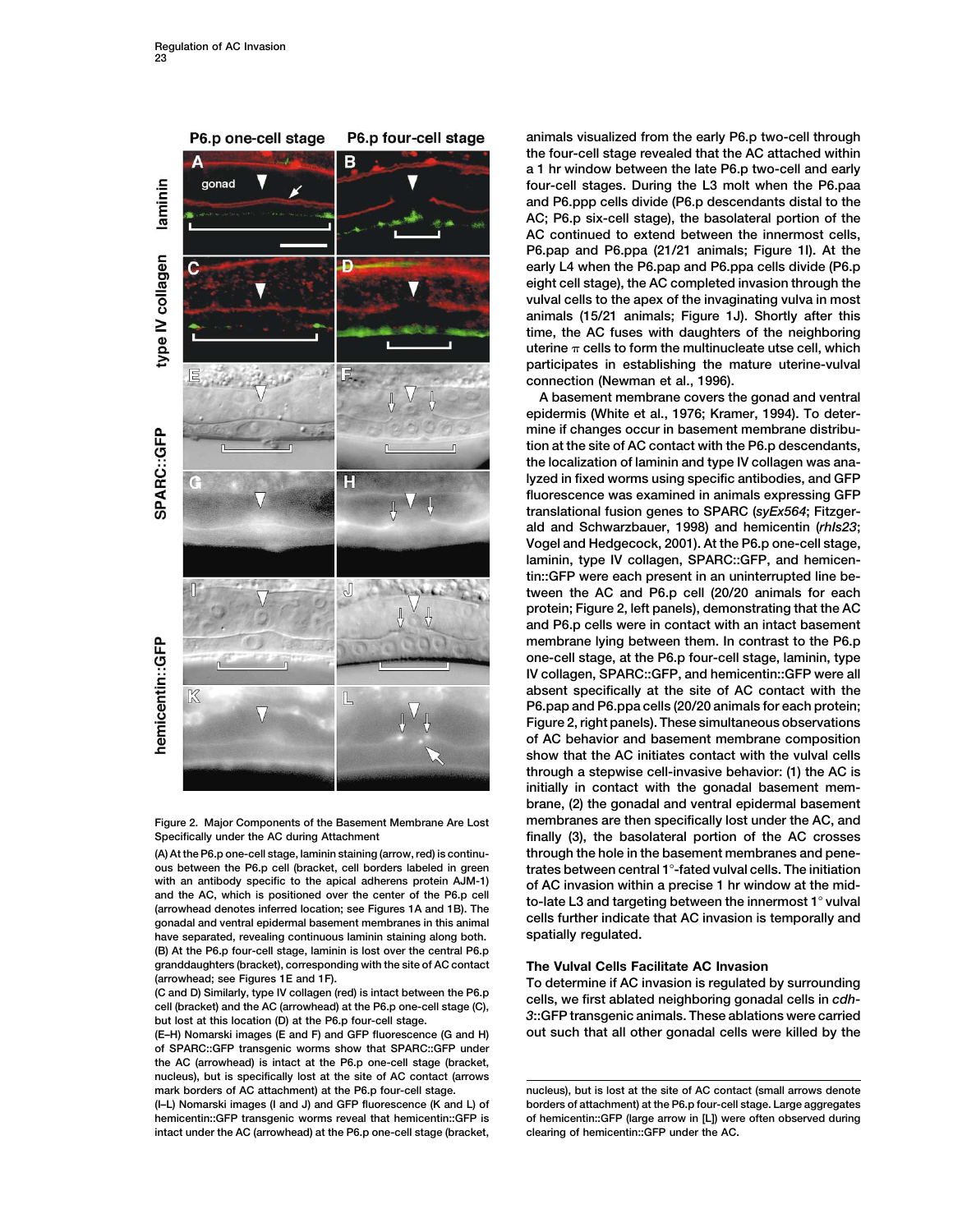**time of AC specification at the L2 molt (see Experimental Procedures). Ten of 11 isolated ACs invaded normally into the underlying P6.p descendants, strongly suggesting that gonadal cells neighboring the AC do not regulate AC invasion.**

**We next tested whether the underlying vulval cells regulate AC invasion. The entire vulva is derived from a single 1- and two 2-fated VPCs, which give rise to lineages of eight and seven cells, respectively, with distinctive division and gene expression patterns (Sulston and Horvitz, 1977; Inoue et al., 2002). Specification of these VPCs to a vulva fate is dependent on LIN-3, a protein similar to mammalian epidermal growth factor, which is produced by the AC during the late L2 to early L3 larval stage. High levels of LIN-3 activate a receptor tyrosine pathway in the nearest VPC, P6.p, specifying it to adopt a 1 fate. Subsequently, the neighboring VPCs, P5.p and P7.p, are specified by the activity of the receptor LIN-12, a Notch homolog, presumably because P6.p expresses a LIN-12 ligand (reviewed in Greenwald, 1997). Without the inductive LIN-3 signal from the AC, all VPCs divide once and then adopt a nonvulval 3 fate and contribute to the external epithelium that covers the animal (Sulston and White, 1980; Kimble, 1981). We thus examined AC behavior in vulvaless** *lin-3***(***n1059***)/***lin-3***(***n378***) animals (Liu et al., 1999) containing the** *cdh-3***::GFP transgene to determine if induced VPCs or their descendants regulate AC invasion. Because these animals lack vulval cells, the age of the AC was determined by tracking neighboring ventral uterine cell (VU) divisions and the degree of reflection in gonad arm development Figure 3. The Vulval Cells Play a Predominant Role in Stimulating (Kimble and Hirsh, 1979; Newman et al., 1996). In no**<br>Case did the AC invade during the early-to-mid L3 with-<br>(A and B) A Nomarski image and c*dh*-3::GFP overlay, respectively, case did the AC invade during the early-to-mid L3 with-<br>out LIN-3 induced VPCs (equivalent of P6.p one-cell<br>show an AC (arrow) in a vulvaless *lin-3(n1059)/lin-3(n378)* animal at<br>stage; 30/30 animals), indicating that in w **mals, induced VPCs do not inhibit precocious invasion. rowhead). Indeed, only 20% of ACs invaded into the underlying (C) Laminin staining (red) and fixed GFP fluorescence (green) in a epidermis in vulvaless animals at the appropriate time** *cdh-3***::GFP transgenic wild-type animal reveal a loss of laminin di**for invasion at the mid-to-late L3 (6/30 animals; Figures and the AC (arrow) at the mid-to-late L3.<br>3A and 3B), suggesting that induced vulval cells stimu-<br>late invasion. The lack of invasion was not due to reduc-<br>let and **tion in LIN-3, as VPC removal by laser ablation at the L4 vulvaless animal shows an AC (arrow) that has detached from sally in the gonad. (6/25 animals). Examination of laminin, hemicentin::GFP,** and SPARC::GFP expression in vulvaless animals con-<br>firmed that the basement membrane remained intact<br>under ACs that failed to invade ( $\geq$ 20 animals for each<br>under ACs that failed to invade ( $\geq$ 20 animals for each<br>and **protein; Figures 3C and 3D).**

**AC invasion was also followed later in development less robust, vulval-independent mechanism that drives in vulvaless animals. ACs that invaded at the mid-to- AC invasion (Figures 3G and 3H). late L3 stage in most cases maintained invasion through the early L4 (9/11 animals). Also, there was no significant The 1 but Not the 2 Vulval Lineage increase in the percentage of ACs that had invaded from Promotes AC Invasion the late L3 to the early L4 stages (20% and 23% invasion, To determine which induced vulval cells are required respectively; 30 animals examined for each stage; p for stimulating AC invasion, we first examined whether 1, Fisher's exact test), suggesting that invasion is not isolated 1 lineages were capable of promoting invasion. simply delayed. Consistent with a loss of invasive ability, All VPCs except for P6.p were ablated at the L1 molt in most ACs that failed to invade either detached or were animals carrying an** *egl-17***::GFP transgene (***ayIs4***).** *egl***detaching from the gonadal basement membrane (15/** *17* **encodes a fibroblast growth factor with no apparent 23 animals; Figures 3E and 3F). Taken together, these role in AC invasion, and its promoter drives expression of experiments demonstrate that the vulval cells play a GFP specifically in 1-fated VPCs and their descendants predominant role in stimulating AC invasion at the mid- (Burdine et al., 1997, 1998). All isolated P6.p descento-late L3 stage and that there exists a concurrent, but dants expressed** *egl-17***::GFP at the mid-to-late L3 and**



the basement membrane (arrowhead) and has been displaced dor-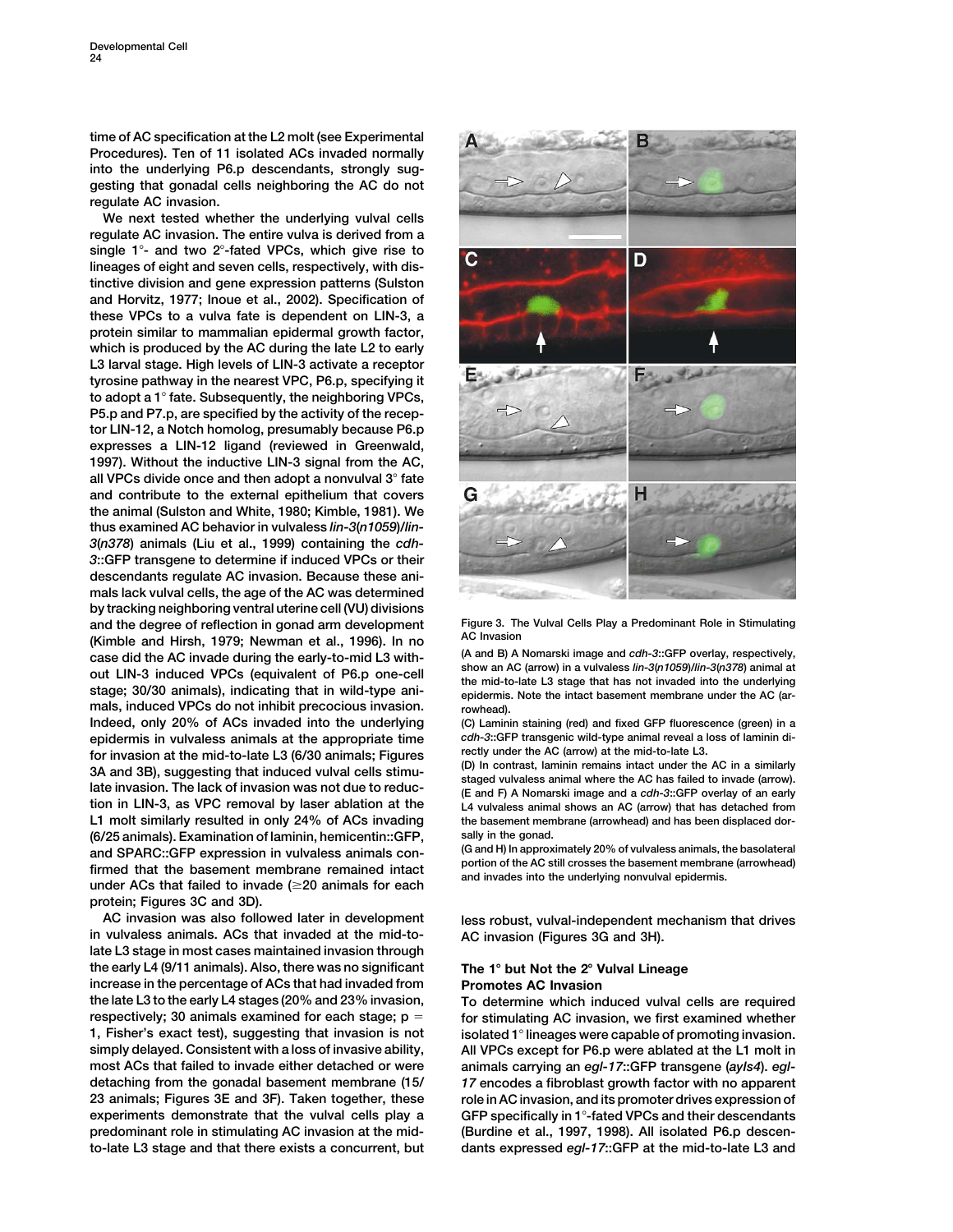

**Figure 4. The 1 Vulval Lineage Promotes AC Invasion, but Not through the Direct Removal of the Basement Membrane**

**(A and B) An animal with isolated P6.p descendants at the four-cell stage. The AC (arrow) invades normally into the isolated P6.p descendants (bracket), which express the 1 fate marker** *egl-17***::GFP ([B], bracket).**

(C) An AC (arrow) overlying 2° vulval cells in a lin-10(e1439); lin-12(n137)/lin-12(n137n720) mutant does not invade into the underlying 2° vulval **cells.**

**(D and E) A Nomarski image (D) and** *egl-17***::GFP expression (E) in a** *lin-15***(***e1763***) mutant demonstrates that the P8.p descendants express the 1 fate marker** *egl-17***::GFP. P8.p 1 fate specification appears slightly delayed in** *lin-15* **mutants, thus levels of** *egl-17***::GFP expression lag that of P6.p descendants.**

**(F) Expression of laminin (red) in a** *lin-15***(***e1763***) L3 molt animal reveals that laminin expression (arrowheads) remains intact over the 1-fated P8.p descendants (stained with anti-AJM-1 staining in green), but is lost over the P6.p descendants where the AC is located.**

**in 20% of late L3 to early L4 animals containing only 2 not stimulate invasion by directly disrupting the basevulval cells (4/20 animals; Figure 4C). These experiments ment membrane. demonstrate that the 2 lineage does not account for the stimulation in AC invasion seen with vulval cells and The 1 Vulval Lineage Stimulates Invasive that the 1 lineage alone is responsible. Behavior with a Diffusible Cue**

**to stimulate invasive cellular behavior in** *C. elegans* **germ invasion with a diffusible cue, we ablated all VPCs during cells, which are normally noninvasive (Huang et al., the early-to-mid L2 except for the P8.p cell. Under these 2003). To determine if 1 vulval cells stimulate AC inva- conditions, the isolated P8.p cell apparently receives sion by directly removing the basement membrane, we LIN-3 signal and often takes on the 1 fate (as judged examined the basement membrane in** *lin-15(e1763)* **mu- by cell division patterns), and the descendants of this tants, which produce ectopic 1 lineages that lack an cell move toward the AC (Sulston and White, 1980;** overlying AC. While only P5.p, P6.p, and P7.p form vulval Sternberg and Horvitz, 1986). Consistent with this find**cells in wild-type animals, outlying P3.p, P4.p, and P8.p ing, the descendants of 54 of the 60 P8.p cells isolated** ectoblasts also have this potential (Sulston and White, by laser ablation expressed the 1° fate marker *egl-***1980; Sternberg and Horvitz, 1986). These VPCs distal** *17***::CFP (cyan fluorescent protein,** *syIs59***; Inoue et al., to the AC normally adopt a nonvulval epidermal fate 2002) and moved toward or under the AC by the early because the** *lin-15* **gene suppresses vulval development L4. To determine the response of the AC to isolated in the absence of LIN-3 (Ferguson and Horvitz, 1989; P8.p cells, we examined AC behavior in L3 to early L4 Huang et al., 1994). In** *lin-15* **mutants, cell division pat- animals containing both** *egl-17***::CFP and an integrated terns have indicated that in most cases P8.p adopts a** *zmp-1***::YFP (yellow fluorescent protein;** *syIs77***) trans-1 fate (Sternberg, 1988). Confirming this observation, gene.** *zmp-1* **encodes a zinc metalloproteinase with no we found that almost all P8.p granddaughter cells in** *lin-* **apparent function in the AC, but its promoter drives** *15(e1763)* **hermaphrodites expressed the early 1 fate expression of YFP in the AC (Inoue et al., 2002). As with**

**stimulated AC invasion between the P6.pap and P6.ppa marker** *egl-17***::GFP (22/23 animals; Figures 4D and 4E; cells normally (30/30 animals; Figures 4A and 4B). see also Burdine et al., 1998). We thus examined laminin,** We next examined whether 2° vulval cells are capable type IV collagen, SPARC::GFP, and hemicentin::GFP lo**of stimulating AC invasion using** *lin-10(e1439); lin-* **calization dorsal to 1-fated P8.p descendants in** *lin-15 12***(***n137***)/***lin-12***(***n137n720***) animals, in which the VPCs mutants and found all four basement membrane proadopt only 2 fates (Sternberg and Horvitz, 1989). Similar teins intact in late L3 to early L4 animals (20/20 animals to AC invasion in vulvaless animals, invasion occurred per protein; Figure 4F). Therefore, the 1 vulval cells do**

**Human breast cancer cell metastasis appears to be tar-The 1 Lineage Does Not Stimulate AC Invasion geted to certain organs through secreted chemokines by Removing the Basement Membrane that stimulate cell-invasive behavior (Müller et al., 2001). Disruption of the basement membrane has been shown To examine whether 1 vulval cells similarly promote AC**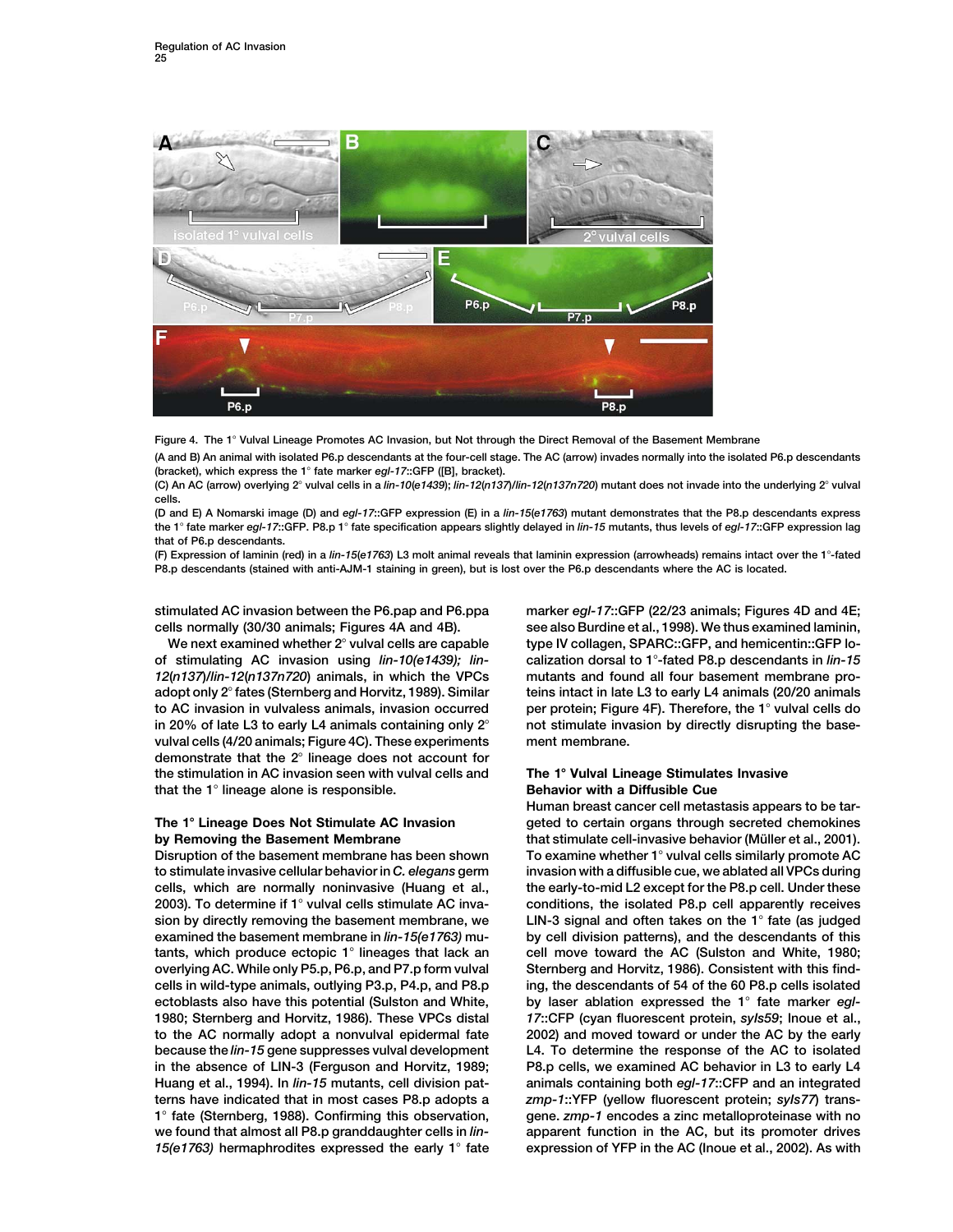

**Figure 5. 1-Fated VPCs and Their Descendants Stimulate AC Invasion through a Diffusible Cue**

**(A) A Nomarski image (left panel),** *egl-17***::CFP and** *zmp-1***::YFP expression (center), and an overlay image (right) show an isolated P8.p cell (bracket) that does not yet express** *egl-17***::CFP and elicits no response from the** *zmp-1***::YFP-expressing AC (arrow) in an early-to-mid L3 larva.**

**(B) A similar series of images shows an isolated AC (arrow, left panel) whose apical end appears anchored (arrow, right) but whose basolateral portion directs a cell-invasive process that crosses the basement membrane (arrowhead, left), extends (small arrow, center), and makes contact with the 1-fated** *egl-17***::CFP-expressing P8.p descendants (bracket) at the four-cell stage.**

**(C) An isolated AC (arrow, left panel) that has targeted a cell-invasive process (arrowhead in center, right) between the central 1-fated descendants of the P8.p cell (small arrows, right).**

**(D) A Nomarski image (left panel) and** *cdh-3***::GFP expression (center) along the lateral side of a** *dig-1* **mutant animal with a dorsally displaced gonad. The AC (large arrows) extends a fine process (small arrows in the center panel show direction) that travels over the gut and then turns at the ventral side toward the medial region of the animal. A medial Nomarski section (right panel) of the same animal shows that the AC process is directed toward 1 vulval cells that have begun to invaginate (bracket).**

**(E) A Nomarski image (left panel),** *egl-17***::CFP and** *zmp-1***::YFP expression (center), and an overlay image (right) show a hydroxyurea-treated larva at the normal time for AC invasion at the mid-to-late L3. P6.p cell division has been blocked, but the cell still expresses the 1 fate marker** *egl-17***::CFP (bracket, center). The AC (arrow, left) contacts (arrowhead, left) and directs invasion toward the center of the P6.p cell (small arrow, center; arrowhead, right).**

**isolated P8.p cell was observed prior to P8.p division animals; 83%, 15/18 animals; and 75%, 3/4 animals, (13/13 animals; Figure 5A). At the P8.p two-, four-, and respectively; Figure 5B). Similar to normal invasion, six- to eight-cell stages, however, the majority of ACs hemicentin::GFP localization in animals with isolated** directed cellular extensions from as far as  $25 \mu m$  away **toward** *egl-17***::CFP-expressing P8.p progeny (79%, 11/ brane was only lost directly bordering AC processes 14 animals; 95%, 18/19 animals; and 100%, 4/4 animals, that crossed into the ventral epidermis (19/19 animals). respectively), which were never observed extending Thus, a diffusible signal(s) generated by the 1 vulval similar processes to the AC. Furthermore, AC extensions cells both stimulates AC invasive behavior and directs directed toward 1-fated P8.p descendants often invasion toward these cells. No invasive AC processes crossed the gonadal and ventral epidermal basement were directed toward P8.p descendants that failed to**

**AC invasion in wild-type animals, no AC response to the membranes prior to reaching these cells (45%, 5/11** P8.p descendants indicated that the basement mem-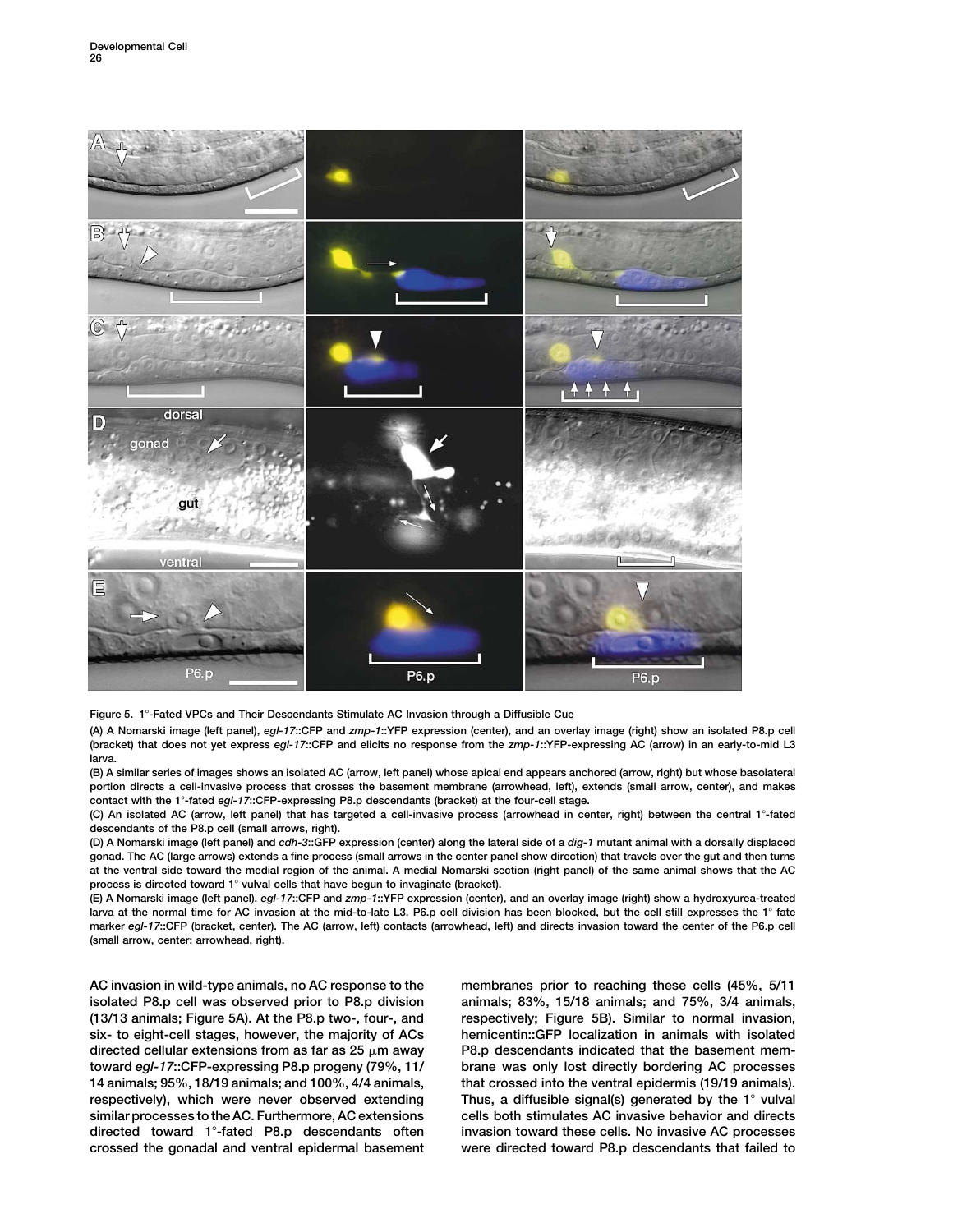|  | Table 1. The AC Extends Cellular Processes toward 1° Vulval Cells in <i>dig-1</i> Mutants with Dorsally Displaced Gonads |  |
|--|--------------------------------------------------------------------------------------------------------------------------|--|
|  | Number (Persontage) of ACs Personding to VPCs or Their Descendants                                                       |  |

|                                             | Number (Percentage) of ACs Responding to VPCs or Their Descendants |                                                                          |  |
|---------------------------------------------|--------------------------------------------------------------------|--------------------------------------------------------------------------|--|
| VPC Development (Larval Stage) <sup>a</sup> | No Response                                                        | Extension of Cellular Process toward<br><b>VPCs or Their Descendants</b> |  |
| One-cell (early L3)                         | 22 (100%)                                                          |                                                                          |  |
| Two-cell (mid L3)                           | 26 (90%)                                                           | $3(10\%)$                                                                |  |
| Four-cell (late L3 to early L4)             | 22 (67%)                                                           | 11 (33%)                                                                 |  |
| Six- to eight-cell (L3 molt to early L4)    | 25 (66%)                                                           | 13 (34%)                                                                 |  |
| No vulval induction (L3 molt to early L4)   | 19 (100%)                                                          |                                                                          |  |

<sup>a</sup> In dorsal gonads, the AC induces 1° and 2° lineages in the VPCs directly below the AC in most animals despite the distance between the cells (the distance from the AC around the gut and to the VPC descendants was calculated to be  $\geq$ 30  $\mu$ m, based on the circumference of **the inner body wall of the animal where the AC and VPCs lie). At the four- to eight-cell stage, 1 fate was determined by scoring the detachment of cells from the cuticle and symmetry of invagination (Katz et al., 1995). It is possible that some one-cell and two-cell stage VPC descendants were not induced to a 1 fate, although this number should be low, as it has been shown that 75% of** *dig-1* **animals with dorsal gonads induce 1-fated VPCs (Thomas et al., 1990). In** *dig-1* **mutants, approximately 10% of animals have no vulval induction, and these were scored at the L3 molt to early L4 stage. In general, VPC induction in** *dig-1* **mutants appeared delayed approximately 2 hr compared to wild-type.**

**express** *egl-17***::CFP (6/6 animals), consistent with the To determine if the AC invasion signal generated by the idea that this diffusible invasion cue is dependent on 1 vulval lineage is linked to cell division, cell division 1-fated vulval cells. was blocked with HU, and animals were analyzed just**

**dants that were not induced to a 1 fate did not move no invasion was observed in animals at the early-to-mid toward the AC, the average distance from the AC was L3 (20/20 animals), at the mid-to-late L3, 95% of ACs significantly greater than in animals with 1-fated P8.p attached to the undivided 1 fated P6.p cells (19/20 ani-** $\alpha$  descendants (24.0  $\pm$  0.18  $\mu$ m versus 15.2  $\pm$  0.08  $\mu$ **respectively; p 0.0001, Student's t test). To determine HU-treated animals at this same time (2/16 animals), whether lack of AC response to these cells was due to demonstrating that the 1-fated P6.p cell was predomithe increased distance, AC invasion was also viewed in nantly stimulating invasion. Moreover, in six of eight** *dig-1* **mutants with dorsally displaced gonads (Thomas animals in which the AC and 1-fated P6.p were not et al., 1990). The AC-to-VPC distance is at a fixed and properly aligned, the AC directed invasion toward the greater average distance in** *dig-1* **mutants than in iso- center of the P6.p cell (Figure 5E). We infer that generalated P8.p cells that fail to move toward the AC (Table tion of the invasion cue is not linked to cell division, but 1). ACs sent cellular processes only toward induced rather to the time after 1 fate specification and that 1-fated VPC descendants (Figure 5D; Table 1), confirm- targeting of invasion does not rely on division of 1-fated ing the invasion cue is specific to the 1 lineage. VPCs.**

**In the P8.p isolation experiments, AC extensions that reached P8.p descendants further demonstrated that a The AC's Ability to Respond to the 1 Vulval Cell signal(s) from the 1 lineage directs invasion between Invasion Cue Is Regulated the central 1-fated vulval cells. Of 28 animals in which We next wanted to determine when the AC is capable the 1-fated P8.p descendants did not move directly of invading in response to the 1 vulval cell-derived sigunder the AC, 75% of ACs targeted invasive cellular nal. Cell ablation experiments have indicated that the processes between the centrally located 1 vulval cells presumptive AC becomes committed to an AC fate durby the early L4 (21/28 animals; Figure 5C). Notably, while ing the L2 molt, approximately 7 hr prior to AC invasion AC cell bodies were often displaced in the direction of at the mid-to-late L3 (Kimble, 1981). To determine when the basolateral-derived process directed toward the AC first becomes capable of responding to the inva-1-fated P8.p descendants, the apical end of the AC sion cue, we examined invasion in** *lin-28***(***n719***) animals,** was not shifted and appeared attached to neighboring in which AC and gonad development are normal, but **uterine cells (for example, see Figure 5B). Taken to- the VPCs are induced precociously at the L2 rather than gether, these experiments demonstrate that: the 1 VPC the L3 stage (Ambros and Horvitz, 1984; Euling and descendants generate a diffusible cue(s) that stimulates Ambros, 1996). Examination of 29** *lin-28* **mutant animals a directed invasion response from the basolateral side at 2 hr time intervals from the late L2 through the early of the AC; and this same cue or an additional signal(s) L4 stage revealed that no ACs invaded into the 1-fated targets invasion between the centrally located 1 vulval P6.p descendants (all P6.p four- to six-cell stage) during cells. the L2 molt, the time of AC fate commitment (Figure 6A).**

**As we have shown, the AC invasion response is directed cells (24/29 ACs; Figure 6B). This time corresponds to only toward 1 VPCs after VPC division. Hydroxyurea 3–4 hr before the normal time of invasion (Kimble and (HU) treatment at the L2 molt through the mid-to-late Hirsh, 1979). In the remaining five animals, the AC failed L3 arrests the VPCs in S phase, but P6.p still undergoes to invade even by the early L4, possibly because the early steps in execution of the 1 fate (Ambros, 1999). AC invasion signal from older P6.p eight-cell stage vulval**

**Because both undivided P8.p cells and P8.p descen- prior to and after the normal time for AC invasion. While** mals; Figure 5E). Only 13% of ACs invaded in vulvaless

**Later in development, however, 83% of ACs initiated Cell Division in 1-Fated VPCs Is Not Required invasion into the P6.p descendants (all at P6.p eight-cell to Promote or Target AC Invasion stage) near the time of first division of the neighboring VU**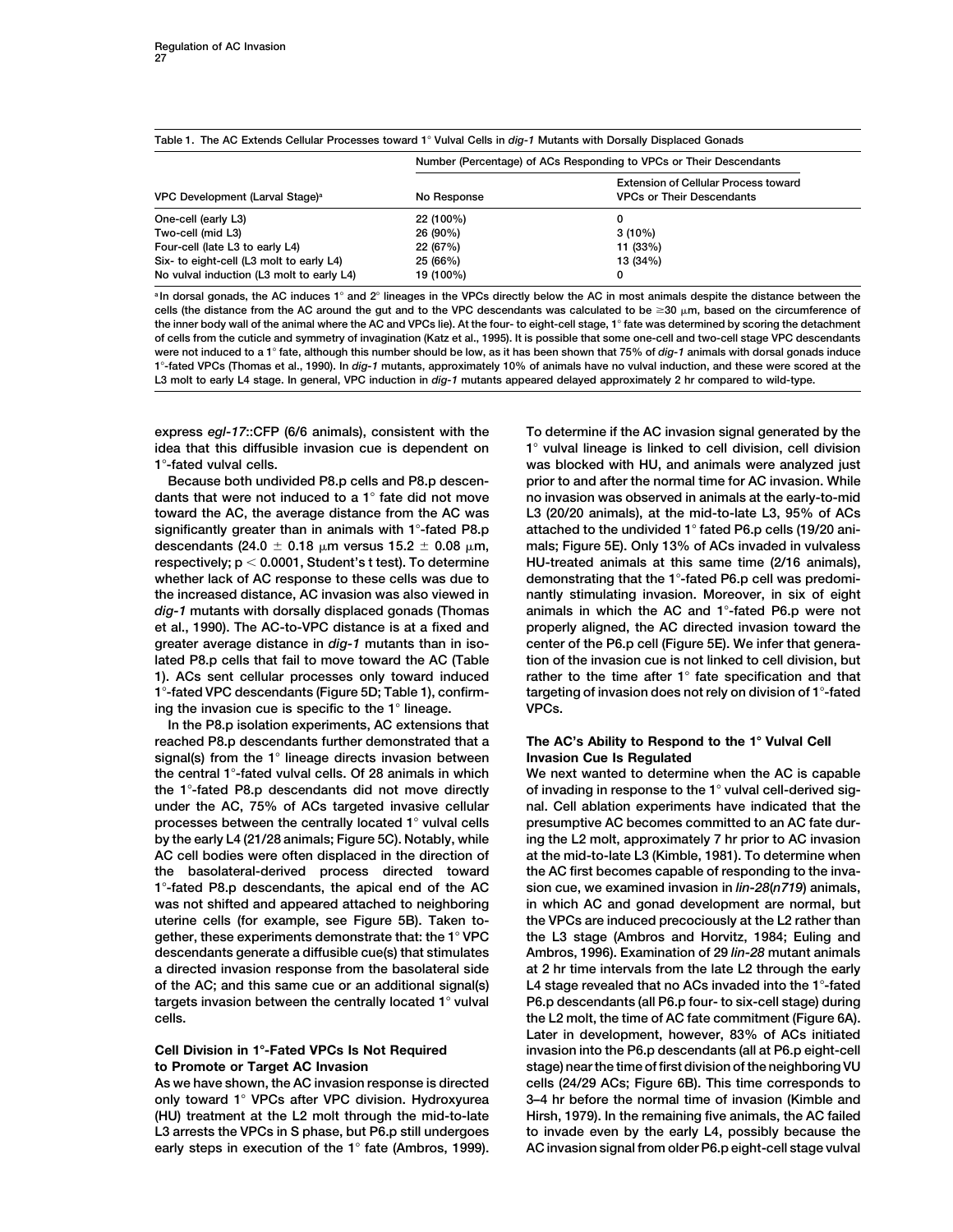

Figure 6. AC Competence to Respond to the 1° Vulval Cell-Derived Invasion Cue Is Regulated

**(A) A** *lin-28* **mutant at the L2 molt. The recently specified AC (arrow) does not invade into the precociously induced P6.p descendants (bracket, dividing P6.p four-to-six-cell stage; compare to wild-type in Figure 1E).**

**(B) During the early-to-mid L3 stage, however, the AC (arrow) invades (arrowhead) into the 1-fated vulval cells (bracket, P6.p eight-cell stage). (C) In a vulvaless** *lin-28* **mutant at the same stage as (B), the AC (arrow) does not invade into the underlying epidermis.**

**cells is diminished. In vulvaless** *lin-28* **animals, no ACs vulval cells alone under the AC did not promote invasion. invaded precociously (22/22 animals; Figure 6C), dem- Our data show that 1 vulval cells stimulate a targeted onstrating that invasive behavior in** *lin-28* **mutants at invasive response from the AC through the generation this time is stimulated exclusively by the induced vulval of a diffusible attractive signal. When 1 vulval cells were cells. Furthermore, 16% of ACs invaded at the mid-to- placed at a distance from the AC, either through dorsal late L3 stage (4/25 animals), suggesting that the vulval- displacement in** *dig-1* **mutants or by isolation and conindependent mechanism that drives AC invasion is not version of the P8.p cell to a 1 fate, the ACs directed affected by loss of** *lin-28***. These experiments show that invasive processes toward the descendants of these AC invasion is also regulated by the ability of the AC to cells. Little is known about the regulatory mechanisms respond to the 1 vulval cell-derived invasion signal. that control cell invasion through basement membranes**

**The uterine and vulval cells in** *C. elegans* **are initially receptor for the CXCL12 ligand in vivo significantly inhibseparated by distinct basement membranes, preventing** its metastasis to organs expressing CXCL12 (Müller et **the alignment and attachment of cells that form the al., 2001). uterine-vulval connection. We demonstrate that a spe- Since AC invasion occurred at the appropriate time cialized ventral uterine cell in the gonad, the AC, has a in approximately 20% of animals without induced VPCs,** morphogenetic role in establishing this connection. In another mechanism (either an AC cell-autonomous inva**the early-to-mid L3, the AC is in contact with the underly- sion program or an unidentified extrinsic signal from ing gonadal basement membrane. By the mid-to-late L3, nonvulval cells) also exists to help drive AC invasion however, there is a loss of gonadal and ventral epidermal at the mid-to-late L3. Together, both the 1 lineagebasement membranes specifically below the AC, at generated cue and the vulval-independent mechanism which time the basolateral portion of the AC moves may act to ensure spatial and temporal accuracy of AC through this gap and inserts between the central 1 VPC invasion so that a functional uterine-vulval connection descendants, P6.pap and P6.ppa. This targeted cell- is formed. invasive behavior initiates uterine-vulval attachment and The P8.p isolation experiments also indicated that the** likely helps to set the alignment of uterine and vulval **1**<sup>°</sup> lineage provides targeting information that guides **cells that ultimately form the mature connection around invasion specifically between the central 1-fated VPC the AC (Newman and Sternberg, 1996). Invasion may descendants; most AC invasive processes that reached also be required to ensure direct cell membrane contact isolated 1-fated P8.p descendants further targeted inof the AC and the central cells of the 1 vulval lineage vasion between the cell membranes of the central cells. to properly pattern these cells, as the AC conveys a This precise targeting likely helps secure the proper putative short-range signal at the time of invasion (Wang alignment of uterine and vulval cells that form the mature and Sternberg, 2000). The ability to directly visualize connection around the AC. The same signal that initiates AC invasion and manipulate the cellular environment and directs invasion toward the 1 vulval cells may also surrounding the AC allowed us to dissect how this spa- guide invasion between the central 1 lineage cells. Altially and temporally precise cell invasive behavior is ternatively, an additional and possibly membrane-tethregulated. ered cue(s) may participate. During** *Drosophila* **develop-**

**When all of the VPCs were removed, only 20% of ACs secreted and membrane-tethered cues (Chiba and invaded into the underlying epidermis. The presence of Rose, 1998). Notably, blocking division in the 1-fated only the centrally located 1-fated vulval cells under the P6.p cell did not abolish stimulation or targeting of inva-AC fully restored normal invasion, while flanking 2-fated sion toward the center of this cell, demonstrating that**

**during development. One possibility is that a single cue Discussion both stimulates and targets invasion. Consistent with this notion, human breast cancer cells are stimulated The AC Initiates Uterine-Vulval Connection by and target invasive activity in vitro toward either the through a Cell Invasion Event CCL21 or CXCL12 chemokine ligands, and blocking the**

**ment, the RP3 motoneuron similarly targets a cellular The 1 Vulval Cells Play a Key Role in Stimulating extension (growth cone) between two cells (muscles 6 and Targeting AC Invasion and 7), and this targeting is thought to involve both**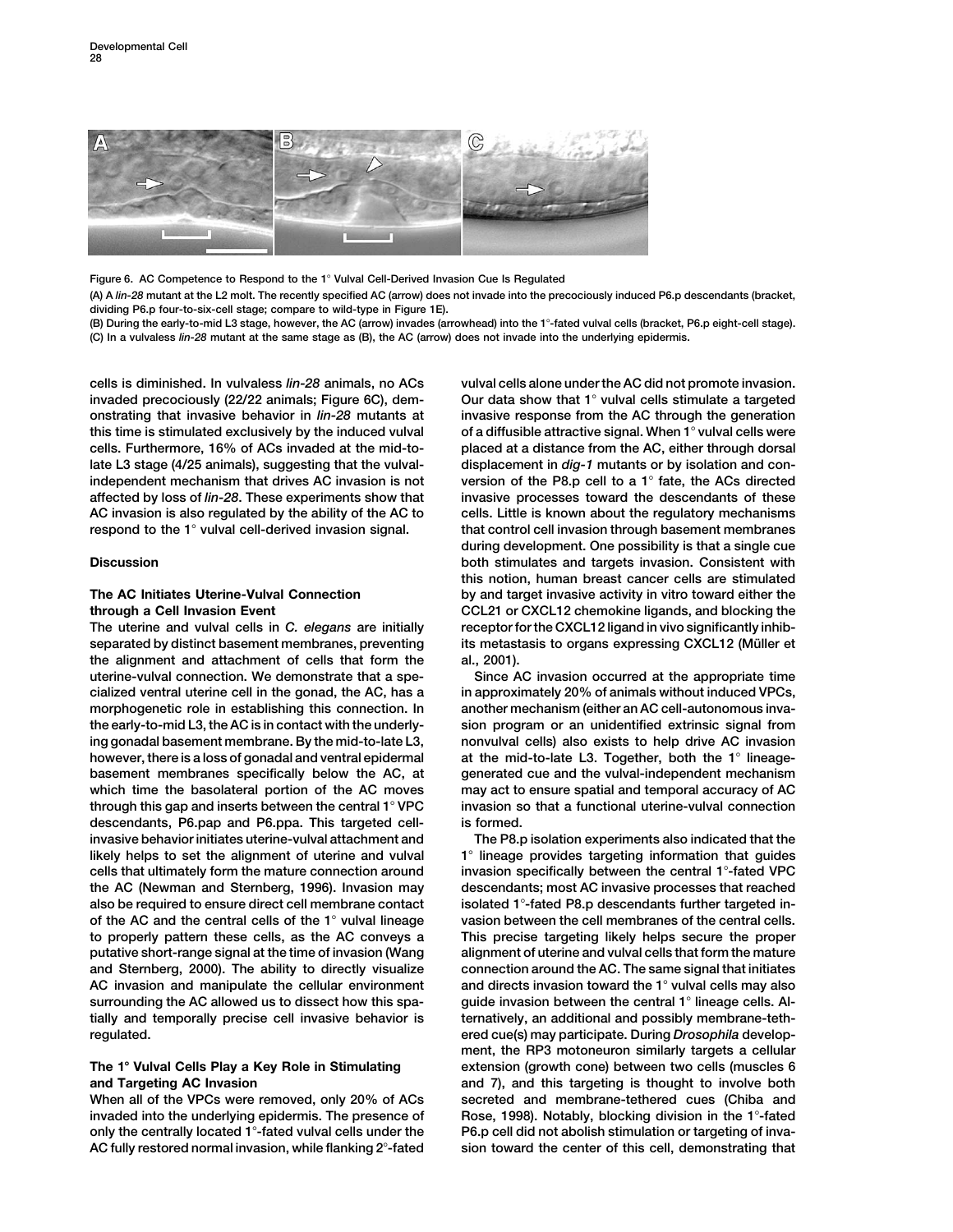**dependent on the presence of multiple cells but is tied AC. At present, the genetic regulatory networks that to the time after 1 fate specification. control cellular invasion remain poorly understood (Ha-**

**The lack of AC invasion at the L2 molt in** *lin-28* **mutants steps of invasion. with precocious vulval development suggests that while Experimental Procedures the AC is committed to its fate at this time (Kimble,** 1981), it is not yet able to carry out cell-invasive behavior<br>in response to the 1° vulval cell-generated cue. It is not  $\begin{array}{c}$  Worm Handling and Strains<br>C. elegans strains were reared and viewed at 20°C as in Brenner **until 3–4 hr after the L2 molt that the AC appears capable (1974). The genes, alleles, and integrated transgenes used in this ability may represent an active mechanism to coordinate** *15***(***e1763***)***X* **(Ferguson and Horvitz, 1985);** *lin-28***(***n719***)***I* **(Ambros and** AC invasion with 1° vulval cell development so that the  $\frac{Hovitz}{dt}$ ,  $\frac{1984}{10}$ ; *lin-12(n137)III*, *lin-12(n137)III* (Greenwald, 1985);<br>uterine and vulval cells are brought together at the ap-<br>propriate time to form a **critical for successful pregnancy and appears to be reg-** *17***::GFP)***I* **(Burdine et al., 1998);** *syIs77***(***zmp-1***::YFP)***II***;** *syIs50***(***cdh*ulated in part by the expression of the adhesion receptor 3::GFP)X; syls59(egl-17::CFP)X; syls57(cdh-3::CFP)X (Inoue et al.,<br>L-Selectin which is expressed on the trophoectoderm 2002). **L-Selectin, which is expressed on the trophoectoderm 2002).** just prior to implantation (Cross et al., 1994; Genbacev<br>et al., 2003). Active regulation of the ability of cells to<br>in-10(e1439); lin-10(e1439) and lin-10(e1439); and lin-10(e1439); syls and lin-10(e1439) in-3(n 1059) an **cell-invasive behavior in developmental processes** *lin-12***(***n137***)/** *unc-32***(***e189***)** *lin-12***(***n137n720***);** *syIs57* **(strain PS3996), where the timing of this activity is crucial. respectively.**

**and Mesenchymal Properties Cell Ablations AC behavior during wild-type invasion and in response Laser-directed cell ablations were performed as previously deto isolated P8.p cells showed that only the basolateral scribed (Bargmann and Avery, 1995). Removal of gonadal cells surportion of the AC extended invasive cellular processes rounding the AC was performed through a two-step ablation process. First, the Z2, Z3, and Z4 cells were ablated from the gonadal**<br> **end remained attached to neighboring uterine cells. The** *primordium in early L1 animals, leaving the Z1 cell (Kimble and Hirsh,* end remained attached to neighboring uterine cells. The<br>AC is thus polarized; the basolateral portion of the AC<br>has migratory mesenchymal-like properties, and the api-<br>has migratory mesenchymal-like properties, and the api **cal end has cell-cell adhesion epithelial characteristics. isolated P6.p cells were performed at the L1 molt. Many invasive cells appear to undergo partial epithelialto-mesenchymal transitions. For example, carcinoma Immunolocalization, Microscopy, and Image Analysis cells often invade en masse rather than as single cells Staged L3 and early L4 worms were obtained from starved** and are attached by cell-cell contacts at one end, while<br>extending lamellae from the other (Nabeshima et al.,<br>a sequential methanol/acetone fixate one sales are allo allow as described provided in the other and collagen<br>19 **outgrowth maintain cell-cell junctions with neighboring 1:1500. Affinity-purified rabbit polyclonal antibodies to** *C. elegans* **endothelial cells while extending cellular protrusions type IV collagen (anti-LET-2) were used at 1:1000. Animals were fixed for AJM-1 and laminin colocalization using methanol as described that are devoid of basement membrane (Paku and Pa** weletz, 1991). It will thus be important to determine (Maloot and Kenyon, 1998). Aftinity-puritied rabbit polyclonal anti-<br>whether genes that have been associated with regulat-<br>ing partial epithelial to mesenchymal transit **tate AC invasion (e.g., Nabeshima et al., 1999; Rørth, fluorescence and staining for laminin, larvae were fixed as described 2002; Montell, 2003). (Finney and Ruvkun, 1990), except that 2% paraformaldehyde was**

**Our studies implicate multiple regulatory steps in con**trolling AC invasion. These include (1) factors promoting **Acknowledgments the ability of the AC to invade in response to the invasion cue(s); (2) production of the cue(s) by 1<sup>°</sup> vulval cells and We are very grateful to C. Huang and W. Wadsworth for providing<br>components mediating targeting to the central cells of laminin antibodies, J. Kramer for type I** components mediating targeting to the central cells of<br>this lineage; (3) factors involved in the vulval cell-inde-<br>pendent pathway that promotes AC invasion; (4) compo-<br>and we appreciate the support of the Caltech Biologic **nents mediating the localized removal of basement Center. We are indebted to M. Wang and M. Barr for early advice, membranes under the AC; and (5) factors promoting the and N. Tang Sherwood, C. Van Buskirk, A. Whittaker, J. Gross, and**

**the invasion promoting and targeting mechanism is not mesenchymal-like invasive cellular protrusions from the nahan and Weinberg, 2000). Our dissection of the AC The Ability of the AC to Respond to the 1° Vulval <b>invasion process provides the assays with which to Cell Invasion Cue identify genes that regulate and execute the distinct** 

work were: lin-10(e1439)I, lin-3(n1059)IV, lin-3(n378)IV, lin-

**The SPARC::GFP transgene** *syEx564* **was created as previously described (Fitzgerald and Schwarzbauer, 1998). The AC Displays Both Epithelial**

**used and larvae were fixed for 2 hr on ice. Double stained or labeled** AC invasion: A Simple In Vivo Model for Examining<br>a Zeiss 510 confocal laser scanning microscope, and these images<br>were overlaid using Adobe Photoshop 5.0.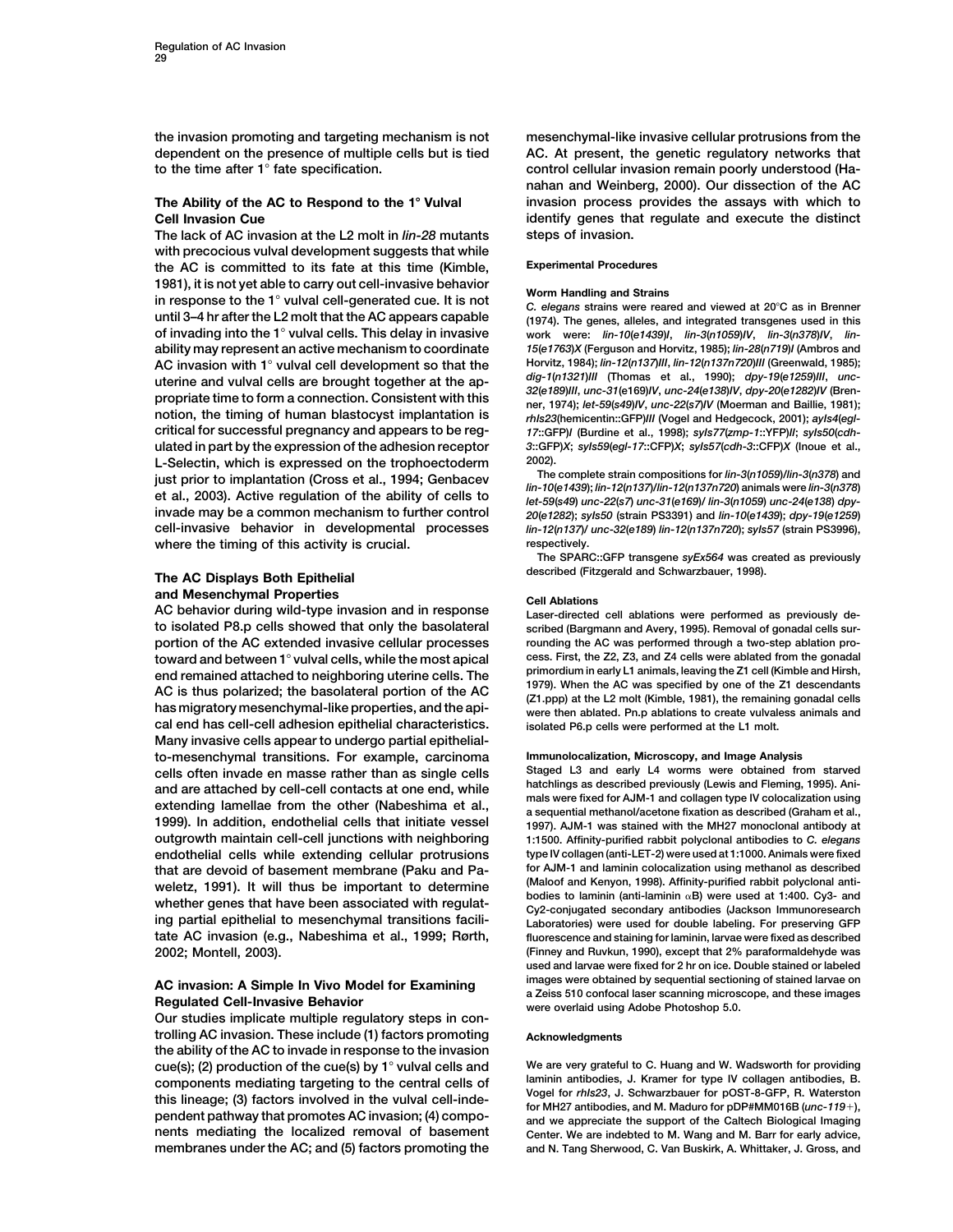**strains used in this work were provided by the** *Caenorhabditis* **Ge- but not all, basement membranes of** *Caenorhabditis elegans* **and netics Center, which is funded by the NIH National Center for Re- assembles on tissues that do not express it. J. Cell Biol.** *137***, 1171–** search Resources. This work was supported by the Howard Hughes

**(2003). Tube or not tube: remodeling epithelial tissues by branching**

**decisions in** *Caenorhabditis elegans* **vulval precursor cells. Develop-**

Ambros, V., and Horvitz, H.R. (1984). Heterochronic mutants of the development. Mol. Biol. Cell 5, 395–412.<br>nematode. Science 226, 409–416.

rhabditis elegans. In Caenorhabditis elegans: Modern Biological B.E., Hutter, H., Chisholm, A.D., Yurchenco, P.D., and Wadsworth,<br>Analysis of an Organism, H.F. Epstein and D.C. Shakes, eds. (San W.G. (2003). Laminin a subu

Burdine, R.D., Chen, E.B., Kwok, S.F., and Stern, M.J. (1997). egl-<br>17 encodes an invertebrate fibroblast growth factor family member<br>required specifically for sex myoblast migration in Caenorhabditis Katz, W.S., Hill, R.J *elegans***. Proc. Natl. Acad. Sci. USA** *94***, 2433–2437. Different levels of the** *C. elegans* **growth factor LIN-3 promote dis-**

**tinct vulval precursor fates. Cell** *82***, 297–307. Burdine, R.D., Branda, C.S., and Stern, M.J. (1998). EGL-17(FGF) expression coordinates the attraction of the migrating sex myo- Keely, P.J. (2001). Ras and Rho protein induction of motility and blasts with vulval induction in** *C. elegans***. Development** *125***, 1083– invasion in T47D breast adenocarcinoma cells. Methods Enzymol.**

**Chang, C., Newman, A.P., and Sternberg, P.W. (1999). Reciprocal Kimble, J. (1981). Alterations in cell lineage following laser ablation coordinates morphogenesis of epithelia. Curr. Biol.** *9***, 237–246.** *87***, 286–300.**

Chiba, A., and Rose, D. (1998). Painting the target: how local molecu-<br>lar cues define synaptic relationships. Bioessays 20, 941–948. He hermaphrodite and male gonads in Caenorhabditis elegans. Dev.

**Condeelis, J.S., Wyckoff, J.B., Bailly, M., Pestell, R., Lawrence, D., Biol.** *70***, 396–417.**

Euling, S., and Ambros, V. (1996). Heterochronic genes control cell Fig. 2. Execution Creation Cycle Press), pp. 4-27. **precursor cells. Cell** *84* **Liu, J., Tzou, P., Hill, R.J., and Sternberg, P.W. (1999). Structural , 667–676.**

Ferguson, E.L., and Horvitz, H.R. (1985). Identification and charac-<br>terization of 22 genes that affect the vulval cell lineages of the<br>nematode Caenorhabditis elegans. Genetics 110, 17–72.<br>Ferguson E1 and Horvitz H.R. (19

**signaling. Development** *125***, 181–190. two functionally redundant pathways. Genetics** *123***, 109–121.**

**cell lineage and cell identity in** *C. elegans* **in the nematode** *C. elegans***. Mutat. Res.** *80***, 273–279. . Cell** *63***, 895–905.**

**Fitzgerald, M.C., and Schwarzbauer, J.E. (1998). Importance of the Montell, D.J. (2003). Border-cell migration: The race is on. Nat. Rev. basement membrane protein SPARC for viability and fertility in Mol. Cell Biol.** *4***, 13–24.**

**Genbacev, O.D., Prakobphol, A., Foulk, R.A., Krtolica, A.R., Ilic, D., Nature** *410***, 50–56. Singer, M.S., Yang, Z.-Q., Kiessling, L.L., Rosen, S.D., and Fisher, Nabeshima, K., Inoue, T., Shimao, Y., Kataoka, H., and Koono, M. S.J. (2003). Trophoblast L-Selectin-mediated adhesion at the mater- (1999). Cohort migration of carcinoma cells: differentiated colorectal**

**Graham, P.L., Johnson, J.J., Wang, S.L., Sibley, M.H., Gupta, M.C., Histopathol.** *14***, 1183–1197.**

**G. Schindelman for comments on the manuscript. Some nematode and Kramer, J.M. (1997). Type IV collagen is detectable in most,**

Medical Institute, with which P.W.S is an investigator. D.R.S. was<br>supported by an NIH postdoctoral fellowship and is currently a gous to a set of mammalian proteins that includes epidermal growth<br>Leukemia & Lymphoma Socie

Received: March 5, 2003 **Statemar 1, 2008** Greenwald, I. (1997). Development of the vulva. In C. *elegans* II, D.L.<br>Revised: April 28, 2003 **Statemar 2, 2008** Riddle, T. Blumenthal, B.J. Meyer, and J. R. Priess, eds. (Plai

**Published: July 7, 2003 Hanahan, D., and Weinberg, R.A. (2000). The hallmarks of cancer. Cell** *100***, 57–70.**

**References Hanna-Rose, W., and Han, M. (1999). COG-2, a sox domain protein** Affolter, M., Bellusci, S., Itoh, N., Shilo, B., Thiery, J.-P., and Werb, Z. Caenorhabditis elegans. Development 126, 169-179.

Hanna-Rose, W., and Han, M. (2002). The Caenorhabditis elegans<br>morphogenesis. Dev. Cell 4, 11-18.<br>Ambros, V. (1999). Cell cycle-dependent sequencing of cell fate 247-258.

**ment** *126***, 1947–1956. Huang, L.S., Tzou, P., and Sternberg, P.W. (1994). The** *lin-15* **locus**

Bargmann, C.I., and Avery, L. (1995). Laser killing of cells in Caeno-<br> **Huang, C., Hall, D.H., H., Hedgecock, E.M., Kao, G., Vassiliki, K., Vogel,**<br> **B.E., Hutter, H., Chisholm, A.D., Yurchenco, P.D., and Wadsworth,**<br> *th* 

**Brenner, S. (1974). The genetics of** *Caenorhabditis elegans* **Inoue, T., Sherwood, D.R., Aspo¨ ck, G., Butler, J.A., Gupta, B.P., . Genetics** *77* **Kirouac, M., Wang, M., Lee, P.-Y., Kramer, J.M., Hope, I., et al. , 71–94.**

**required specifically for sex myoblast migration in** *Caenorhabditis* **Katz, W.S., Hill, R.J., Clandinin, T.R., and Sternberg, P.W. (1995).**

**1093.** *333***, 256–266.**

**EGF signaling back to the uterus from the induced** *C. elegans* **vulva of cells in the somatic gonad of** *Caenorhabditis elegans***. Dev. Biol.**

Backer, J., and Segan, J.E. (2001). Lamenpould in invasion. Semin.<br>Cancer Biol. 11, 119–128.<br>Cross, J.C., Werb, Z., and Fisher, S.J. (1994). Implantation and the elegans. Annu. Rev. Genet. 28, 95–116.

placenta: key pieces of the development puzzle. Science 266, 1506-<br>placenta: key pieces of the development puzzle. Science 266, 1506-<br>The Caenorhabditis elegans: Modern Biological Analysis of an Organism,<br>H.F. Epstein and

Ferguson, E.L., and Horvitz, H.R. (1989). The multivulva phenotype Maloot, J.N., and Kenyon, C. (1998). The Hox gene *in-39* is required<br>of certain Caenorhabditis elegans mutants results from defects in during C. elegans v

**Finney, M., and Ruvkun, G. (1990). The** *unc-86* **gene product couples Moerman, D.G., and Baillie, D.L. (1981). Formaldehyde mutagenesis**

*Caenorhabditis elegans***. Curr. Biol.** *<sup>8</sup>***, 1285–1288. Mu¨ ller, A., Homey, B., Soto, H., Ge, N., Catron, D., Buchanan, M.E., Folkman, J., and Shing, Y. (1992). Angiogenesis. J. Biol. Chem.** *267***, McClanahan, T., Murphy, E., Yuan, W., Wagner, S.N., et al. (2001). 10931–10934. Involvement of chemokine receptors in breast cancer metastasis.**

 $c$ arcinoma cells move as coherent cell clusters or sheets. Histol.